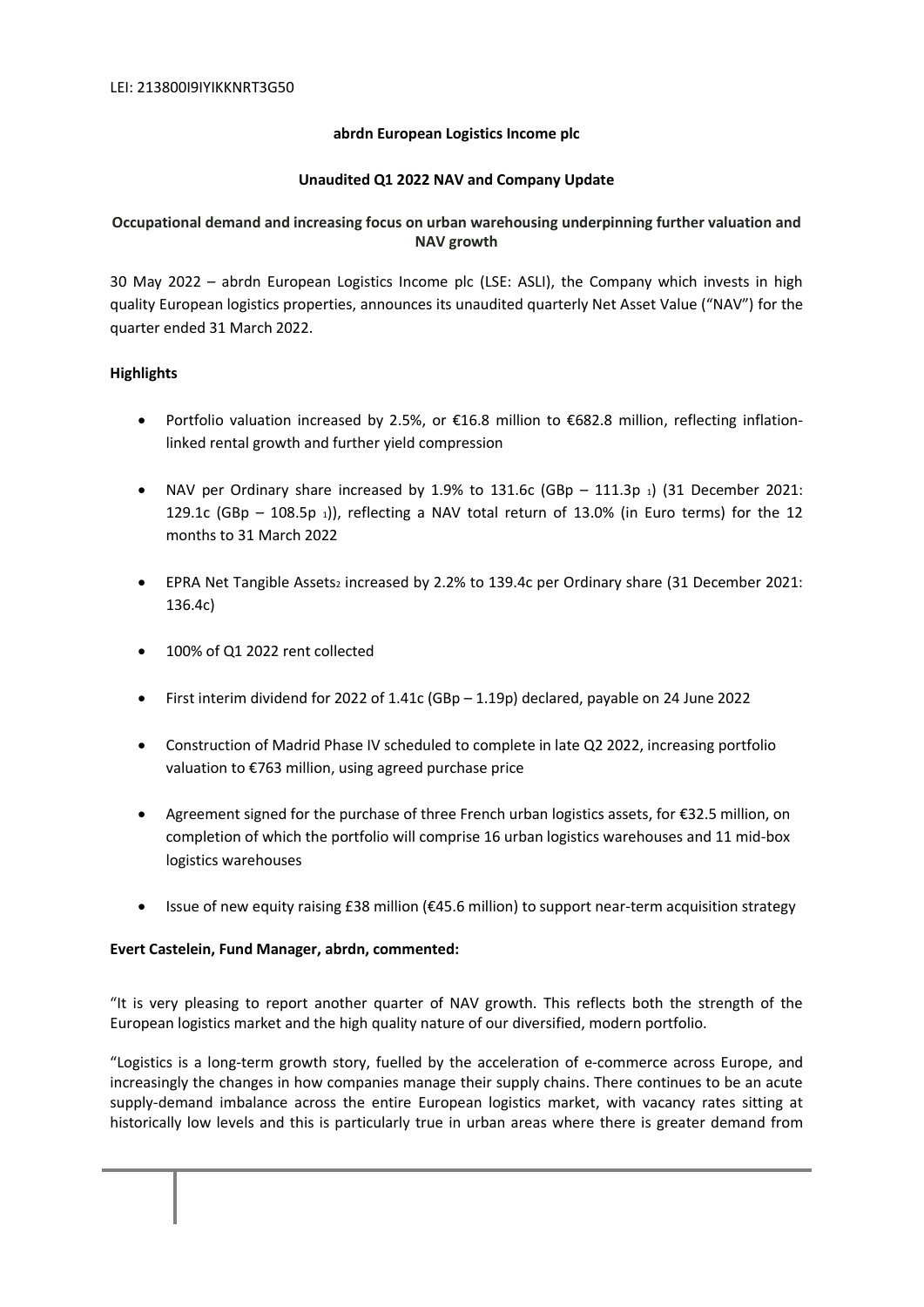other land uses. Our portfolio is also well positioned to benefit from rising inflation, with 70% of the portfolio's current income subject to full annual indexation."

## **Performance**

The unaudited portfolio valuation increased by €16.8 million in the quarter, or 2.5%, on a like-for-like basis.

For the 12 month period to 31 March 2022, the Company's net asset value total return was 13.0% in Euro terms (12.1% in sterling terms).

As at 31 March 2022, the Company's share price was 110.0p.

### **Dividend**

On 24 May 2022, the Directors declared a first interim distribution for the year ending 31 December 2022 of 1.41 euro cents (equivalent to 1.19 pence) per Ordinary share. This first interim dividend will be paid in sterling on 24 June 2022 to shareholders on the register on 6 June 2022 (ex-dividend date of 1 June 2022).

### **Madrid Last-mile Portfolio**

On 14 December 2021, the Company announced the acquisition of a portfolio of newly constructed lastmile logistics warehouses with excellent sustainability credentials, located in the first ring of Madrid, Spain. Phase IV of the portfolio is pre-let to Amazon on a 25-year lease and final completion is expected in late June, following which it will be fully income producing for ASLI.

#### **French acquisition**

In May the Company signed a purchase agreement for the acquisition of three well located urban logistics assets for a total consideration of €32.5 million. The properties are leased to a well-established global third party logistics provider, and all three leases include annual indexation linkage. Site coverage across this portfolio of assets is low offering longer-term value add opportunities. Completion of this acquisition is expected to be announced in Q3.

#### **Equity raise**

On 4 February 2022, the Company issued 34,545,455 new Ordinary shares at a price of 110.0 pence per new share. This issue raised an additional £38 million (€45.6 million) enabling the Company to continue with its near-term acquisition strategy. As at 30 May 2022, the Company's share capital consists of 412,174,356 Ordinary shares with voting rights.

#### **Pipeline**

The Investment Manager remains in exclusivity on a 6,900 sqm distribution warehouse located in the Netherlands, leased to a well-established food focused operator. With a growing tenant and low site coverage, the Investment Manager believes the asset offers attractive medium-term asset management opportunities.

#### **Debt Financing**

The Company's revolving credit facility agreement with Investec Bank, totalling €70 million, remains available and provides flexibility for the acquisition of new properties. As at 31 March 2022, the Company level loan to value ("LTV") ratio was 21.5%. The Investment Manager is currently working with the Company's lenders to put long term debt in place over the portfolio's Spanish assets which will provide additional financing for further acquisitions. The Company's target LTV remains at or around 35%.

#### **Breakdown of NAV movement**

Set out below is a breakdown of the change to the unaudited net asset value per Ordinary share over the period from 1 January 2022 to 31 March 2022. The unaudited net asset value has been prepared under International Financial Reporting Standards ("IFRS").

| <b>Per Share</b>   | <b>Attributable</b> | Comment |
|--------------------|---------------------|---------|
| $(\epsilon$ cents) | Assets (€m)         |         |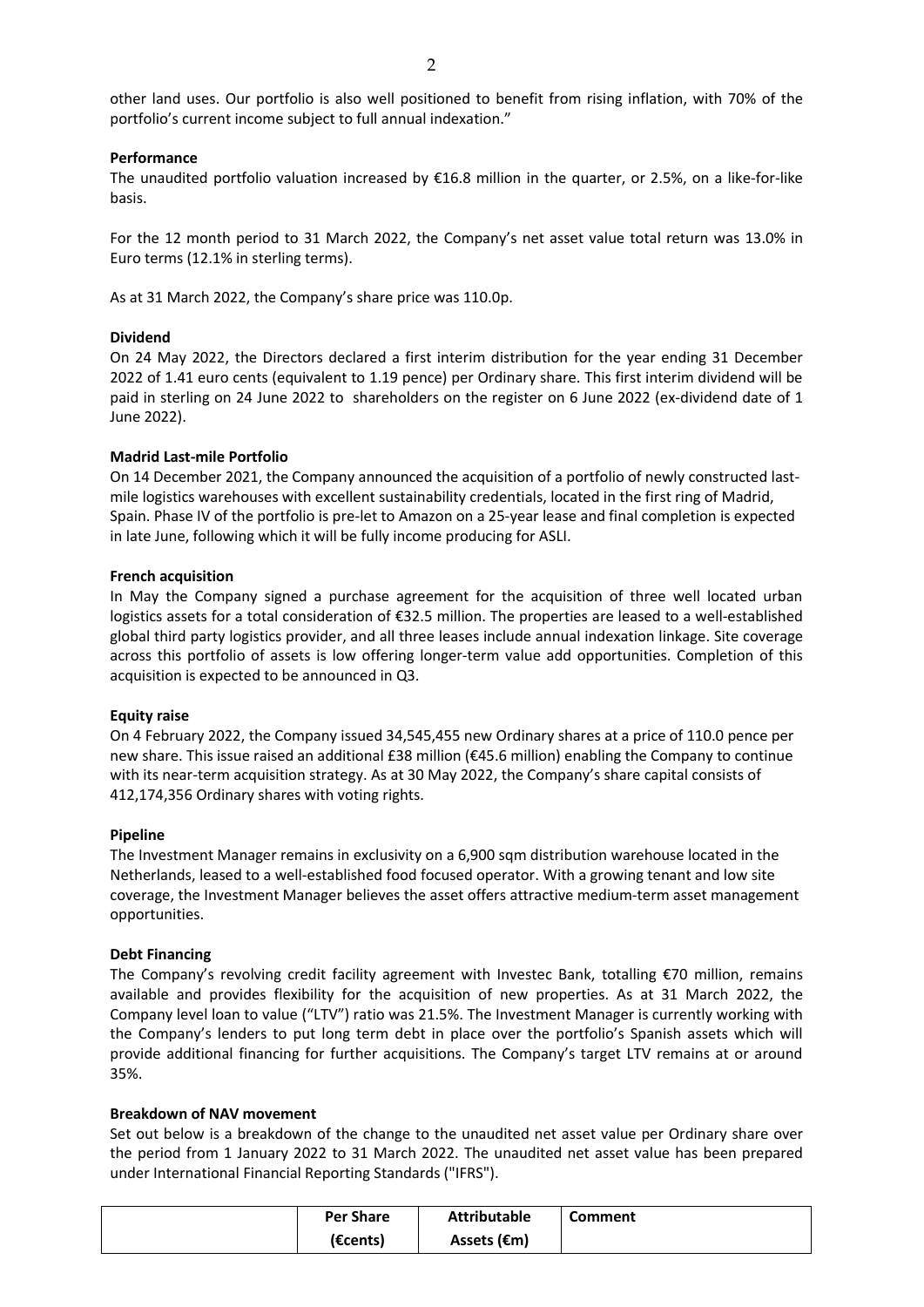| 31<br><b>Net</b><br>assets<br>at<br>as | 129.1 | 487.5 |                                      |
|----------------------------------------|-------|-------|--------------------------------------|
| December 2021                          |       |       |                                      |
| Unrealised<br>change<br>in             | 4.1   | 16.8  | Capital values increased 2.5% or     |
| of<br>valuation<br>property            |       |       | €16.8 million on a like-for-like     |
| portfolio                              |       |       | basis                                |
| capital<br>Acquisition<br>and          | (0.0) | (0.1) |                                      |
| expenditure costs during               |       |       |                                      |
| the period                             |       |       |                                      |
|                                        |       |       |                                      |
| Income earned during the               | 1.7   | 7.2   | from<br>Income<br>the<br>property    |
| period                                 |       |       | portfolio and associated running     |
|                                        |       |       | costs                                |
|                                        |       |       |                                      |
| Expenses for the period                | (0.6) | (2.6) |                                      |
| Deferred tax liability                 | (1.2) | (4.9) | Net deferred tax liability on the    |
|                                        |       |       | difference between book cost and     |
|                                        |       |       | fair value of the portfolio          |
| FX hedge mark to market                | 0.0   | (0.1) | Movement in the mark to market       |
| revaluation                            |       |       | value of a hedge entered into to fix |
|                                        |       |       | the EUR:GBP conversion of the        |
|                                        |       |       | 2021 dividend                        |
| Distribution paid<br>on 25             |       | (5.8) | Fourth interim dividend of 1.41      |
| <b>March 2022</b>                      | (1.4) |       |                                      |
|                                        |       |       | euro cents (1.21<br>pence)<br>per    |
|                                        |       |       | Ordinary share                       |
| Share<br>issuance<br>4<br>on           | (0.1) | 44.2  | Issue of 34,545,455 new Ordinary     |
| February 2022                          |       |       | shares                               |
|                                        |       |       |                                      |
|                                        |       |       |                                      |
| Net assets as at 31 March              | 131.6 | 542.2 |                                      |
| 2022                                   |       |       |                                      |

EPRA Net Tangible Assets per share is 139.4 Euro cents, which excludes deferred tax liability.

## **Net Asset Value analysis as at 31 March 2022 (unaudited)**

|                                  | €m      | % of net assets |
|----------------------------------|---------|-----------------|
| <b>Property Portfolio</b>        | 682.8   | 125.9           |
| Adjustment for lease incentives  | (5.0)   | (0.9)           |
| Fair value of property portfolio | 677.8   | 125.0           |
| Cash                             | 51.6    | 9.5             |
| <b>Other Assets</b>              | 20.9    | 3.9             |
| <b>Total Assets</b>              | 750.3   | 138.4           |
| <b>Bank Loans</b>                | (160.5) | (29.6)          |
| <b>Other Liabilities</b>         | (15.2)  | (2.8)           |
| Deferred Tax Liability           | (32.4)  | (6.0)           |
| <b>Total Net Assets</b>          | 542.2   | 100.0           |

The property portfolio valuation is based on the independent external valuation of the Company's direct property portfolio undertaken by CBRE GmbH and Savills Aguirre Newman Valoraciones y Tasaciones, S.A.U.

٦

 $\overline{1}$